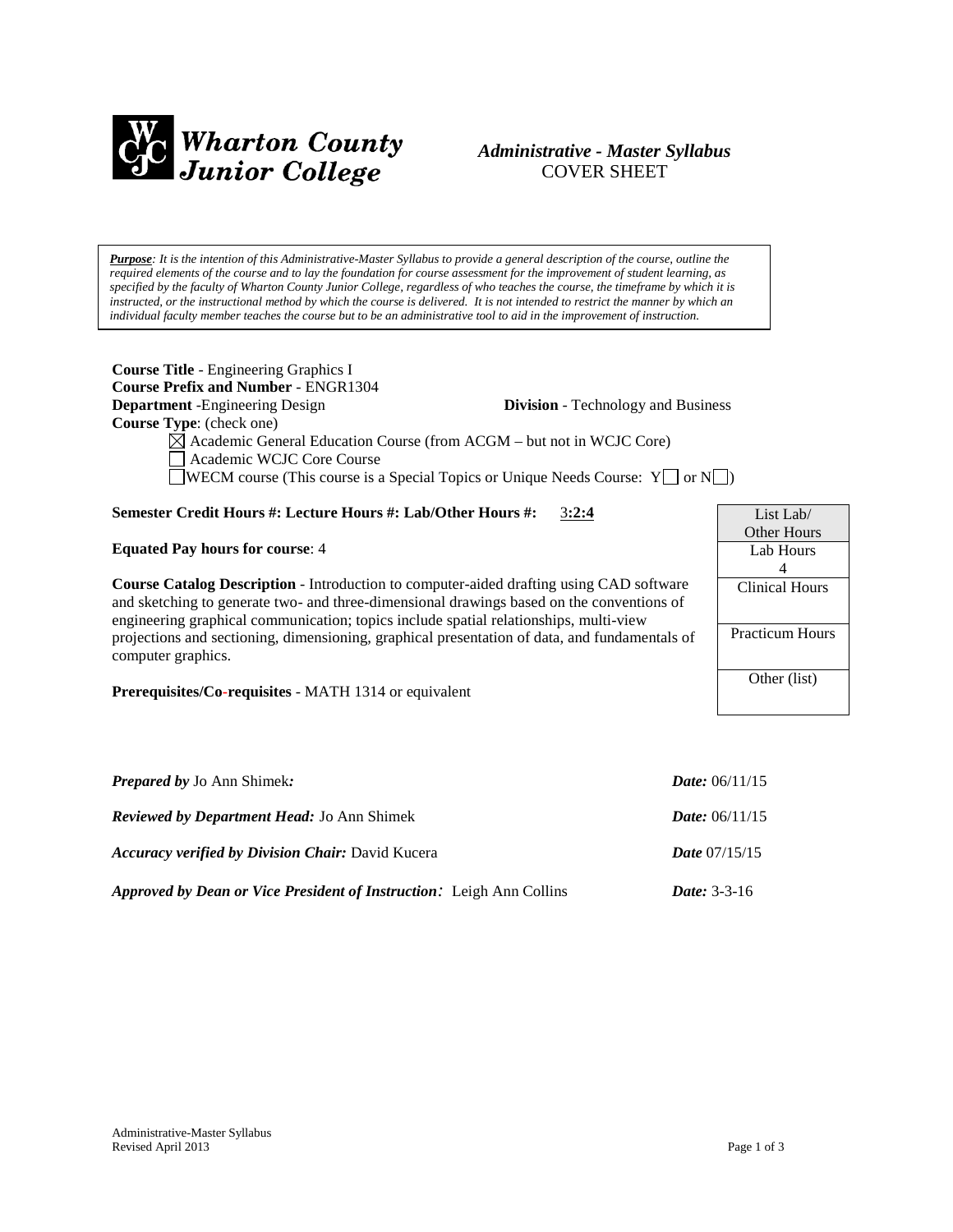

**I. Topical Outline** – Each offering of this course must include the following topics (be sure to include information regarding lab, practicum, clinical or other non-lecture instruction):

Industry terminology and standards Sketching - freehand, perspectives, projections Fundamentals of Computer Graphics – AutoCAD: Introduction to spatial relationships Graphical presentation of data Geometric construction Multi-view projection and sectioning Dimensioning Blueprint reading including - Architectural Plans - elevations, sections and details Civil plans - contour maps, underground utilities and drainage plans Structural plans - foundations, concrete, steel, and wood structures Mechanical plans - plumbing, HVAC, fire systems, isometrics and P&ID's Electrical plans - one-line diagrams, conduits and cables Manipulating CAD files - opening, marking, as-built drawings

#### **II. Course Learning Outcomes**

| <b>Learning Outcomes</b><br>Upon successful completion of this course,<br>students will:                                                                    | <b>Methods of Assessment</b>                                                                                                                                            |
|-------------------------------------------------------------------------------------------------------------------------------------------------------------|-------------------------------------------------------------------------------------------------------------------------------------------------------------------------|
| Demonstrate proficiency in freehand sketching.                                                                                                              | Daily work to include Hand sketches, AutoCAD                                                                                                                            |
| Demonstrated proficiency in geometric modeling<br>and computer aided drafting and design (CADD).                                                            | drawings and solid model drawings.<br>Written exams                                                                                                                     |
| Communicate design solutions through sketching<br>and computer graphics software using standard<br>graphical representation methods.                        | (All drawings evaluated in terms of accuracy of<br>drawing views, use of line types, line quality,<br>dimensioning accuracy and placement and drawing<br>organization.) |
| Solve problems using graphical geometry,<br>projection theory, visualization methods, pictorial<br>sketching, and geometric (solid) modeling<br>techniques. |                                                                                                                                                                         |
| Demonstrate proper documentation and data<br>reporting practices.                                                                                           |                                                                                                                                                                         |
| Complete a project involving creation of 3D rapid<br>prototype models.                                                                                      |                                                                                                                                                                         |
| Function as part of a design team as a team leader<br>and as a team member.                                                                                 |                                                                                                                                                                         |